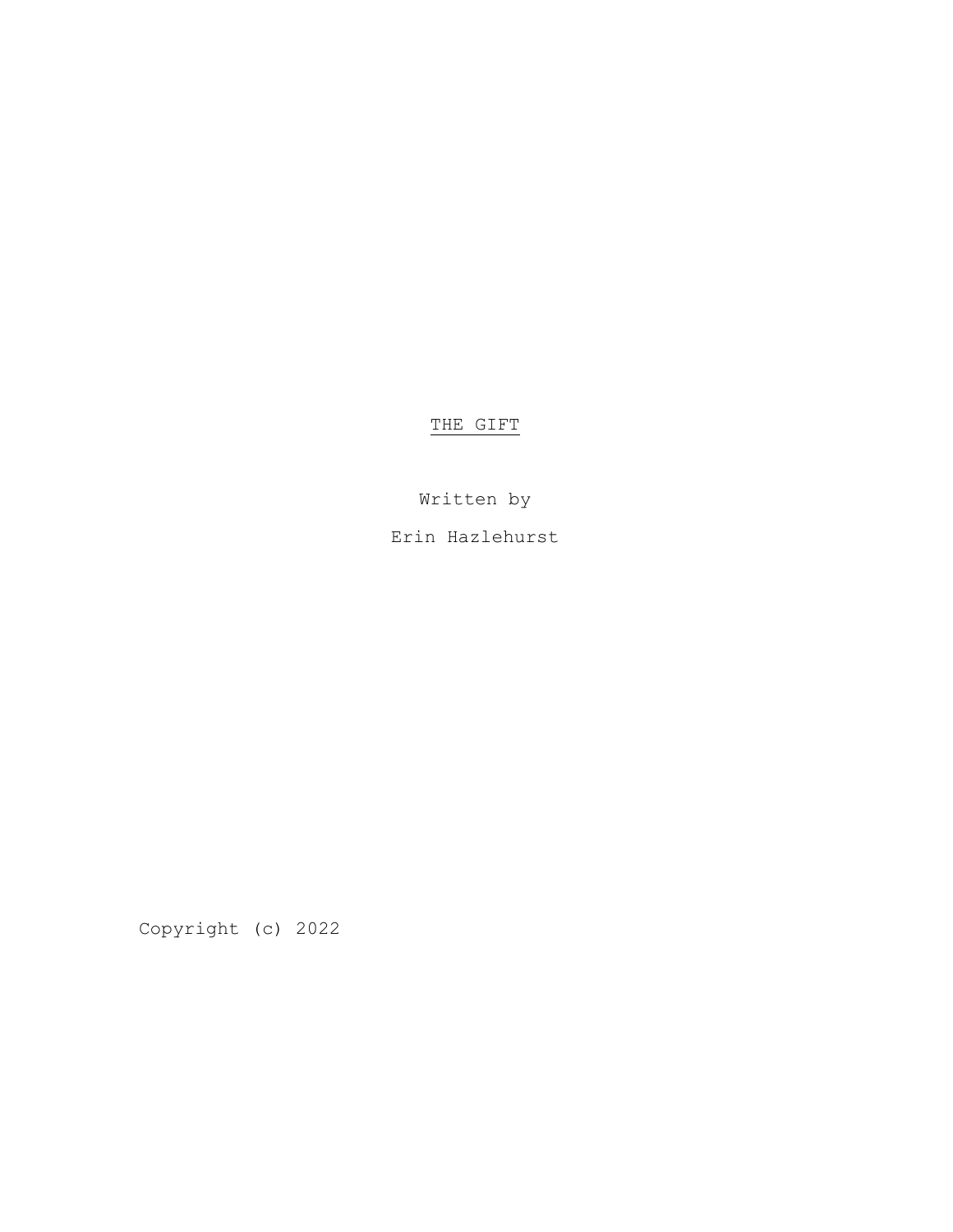FADE IN:

INT. WORK AREA

A person sits at an empty desk, typing on their laptop. This is ANDY.

A BUZZING disrupts Andy's train of thought - it's Andy's CELL PHONE VIBRATING on the desk.

Andy ignores it, and it eventually stops.

But then, sensing someone is at the door watching, Andy looks up. A smiling face peers back, causing Andy to JUMP.

> ANDY Jeeze! You scared the crap out of me.

Without waiting for permission, the guest enters, a large BRIGHTLY COLOURED BOX in their hands. This is TONI.

> TONI I tried calling.

ANDY Well...I'm working. So... (re: the box) What's that?

TONI This? Don't you know a birthday present when you see one?

ANDY A birthday present? But...

TONI Your birthday is months away. I know.

ANDY

But...

TONI I just...I don't know...I really wanted you to have it. (beat) Now.

Andy, still taken aback, reluctantly, takes the box.

TONI (cont'd) (alarmed) Careful! It's fragile!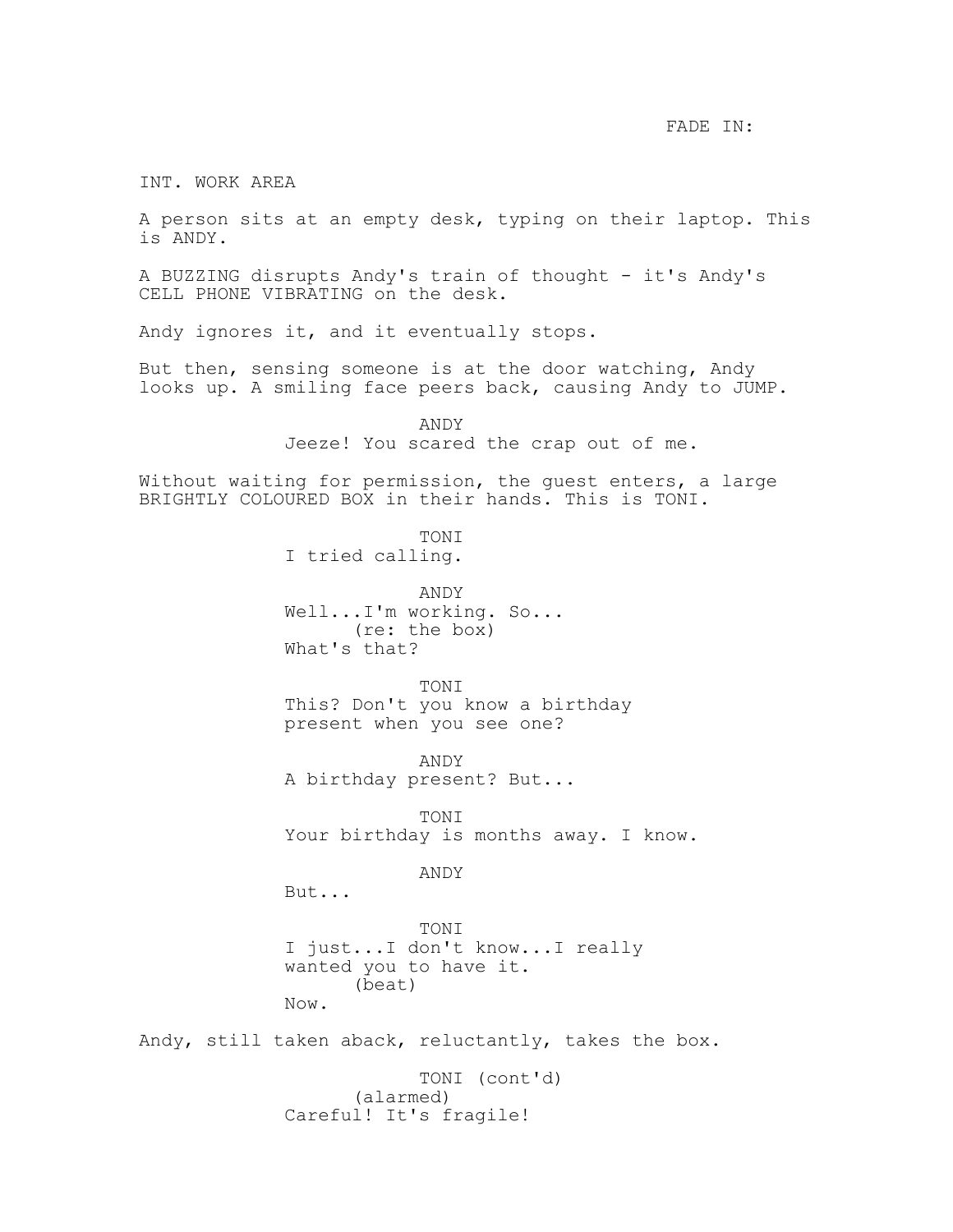Andy jumps, fumbles the box, but manages to recover and gently places it down on the desk. Andy sighs - relieved and goes back to typing. But Toni stays put.

After an uncomfortably long stint of silence, Andy looks up.

ANDY

What?

TONI Aren't you going to open it?

ANDY

Uhhh...

TONI Because I'd love to see your face when you - you know - open it.

ANDY Umm...I think I'll wait. Until I get home.

TONI

Oh?

ANDY Yeah. I have a lot of work to do.

Toni nods, turns to leave. At the door, Toni turns back.

TONI This has nothing to do with you and me breaking up, you know. Or you breaking my heart.

With that, Toni leaves, closing the door behind them.

CUT TO:

EXT. PARKING LOT

Andy makes their way towards their car, casually strolling through the stalls.

Just as Andy approaches it, Toni POPS around from the back holding the BOX, making Andy jump and scream!

> **TONT** Andy! You forgot this!

> > ANDY

Oh, I...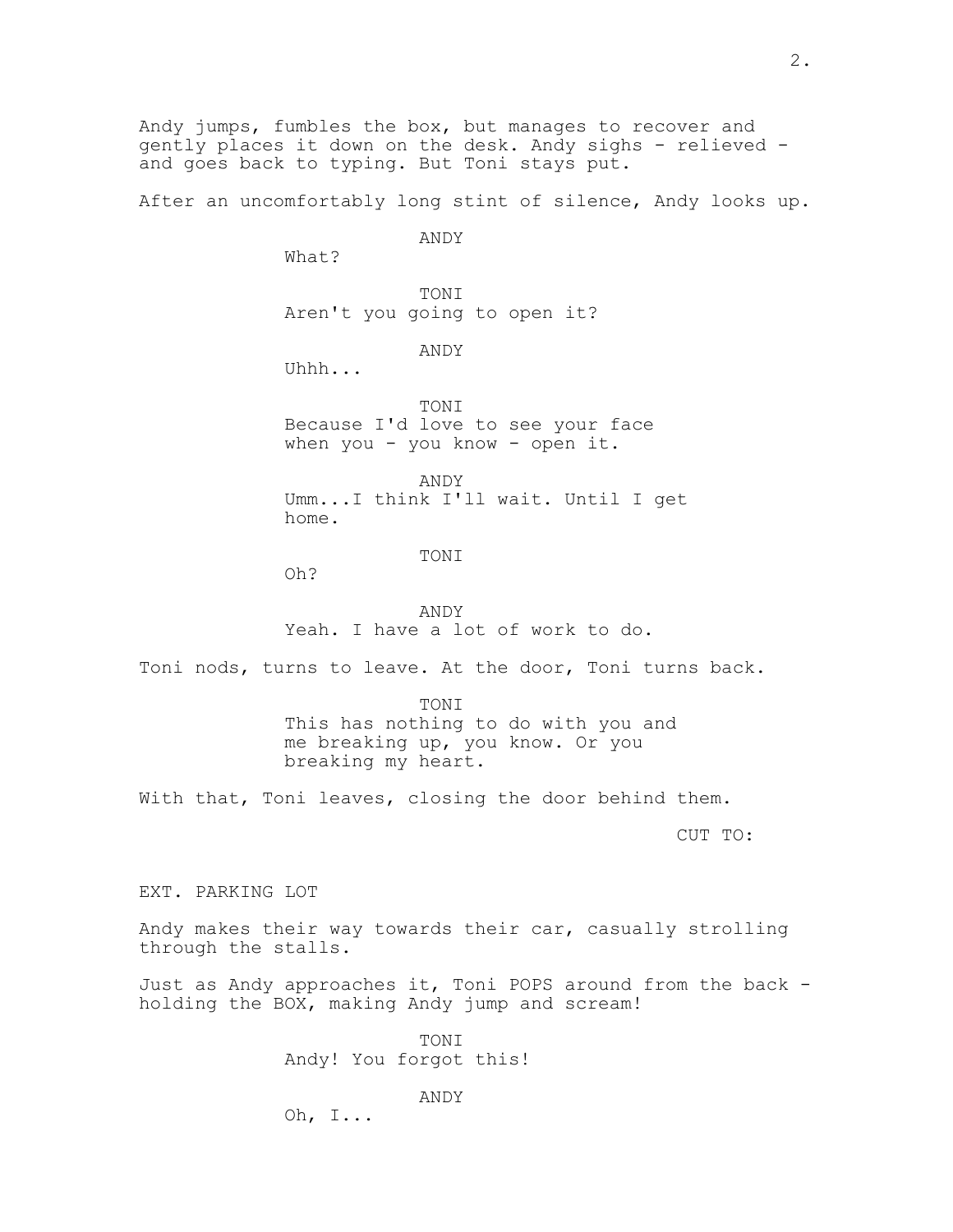TONI And I didn't want you to forget it. You will open it, right?

ANDY Um...yeah. Of course.

Andy gets into the Driver's seat, shuts the door.

INT. ANDY'S CAR - MOMENTS LATER

The car engine roars to life, and Andy is about to pull away when a TAP at the window gets their attention. It's Toni.

Andy rolls down the window - halfway.

ANDY What is it, Toni?

**TONT** I just want to make sure you're going to open it. (beat) And that you know it has nothing to do with you cheating on me with my best friend. Nothing at all.

Andy's eyes go wide. The car speeds away.

CUT TO:

INT. ANDY'S HOUSE - LATER

Andy plops down on the sofa. The brightly colored box sits on the coffee table. Andy studies it before eventually pushing it aside.

No sooner do they do that, when Andy's phone starts ringing.

ON PHONE: TONI

Andy hits decline.

RINNNNNNGGGGG!

It starts up again, making Andy flinch.

ON PHONE: TONI

Again, DECLINE. Almost instantly, the doorbell rings.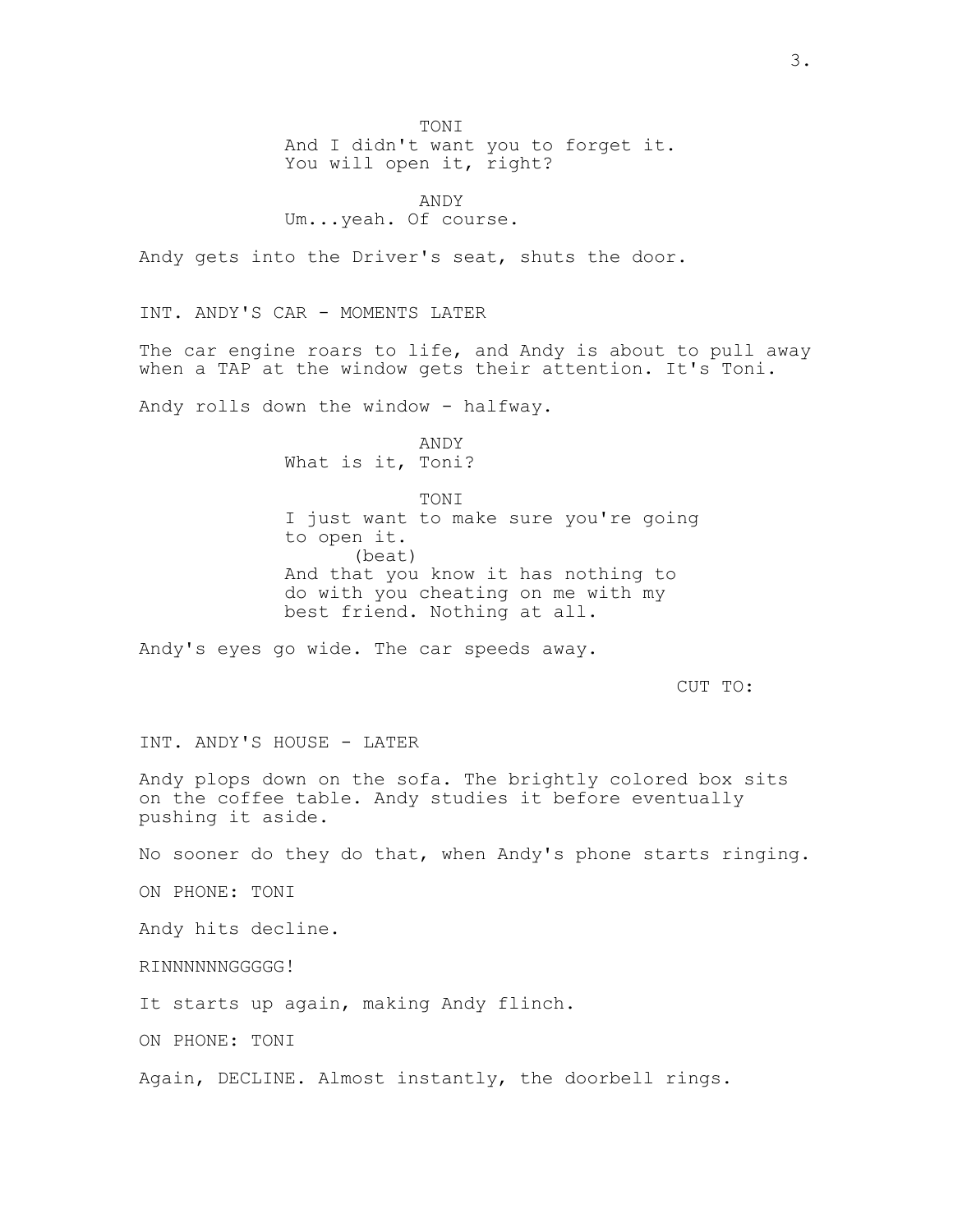ANDY

Nooo...no way.

Before Andy even has time to get up, the KNOCKING begins.

Andy gets up, and answers the door.

It's Toni, who, once again, enters without being asked in.

TONT Sorry for barging in. I was just in the neighbourhood.

ANDY I didn't open it yet, if that's why you're here.

Toni looks Andy up and down and laughs.

TONI Obviously! I would know if you opened it. (beat) Oh, and just so you know, this has nothing to do with you "accidentally" running over my dog.

Andy brings the box to their ear, and listens for... something.

> TONI (cont'd) (yelling)

BOOM!

Panicked, Andy practically drops the box, while Toni bursts into laughter.

> TONI (cont'd) I'm kidding! Mail bombs are so 1990.

Frustrated, Andy hands the box back.

ANDY That's it! Whatever it is, I don't want it.

TONI

But, Andy...

ANDY

No buts! I'm sick of the mind games! I know I can be a jerk and I made mistakes, but this...this is...